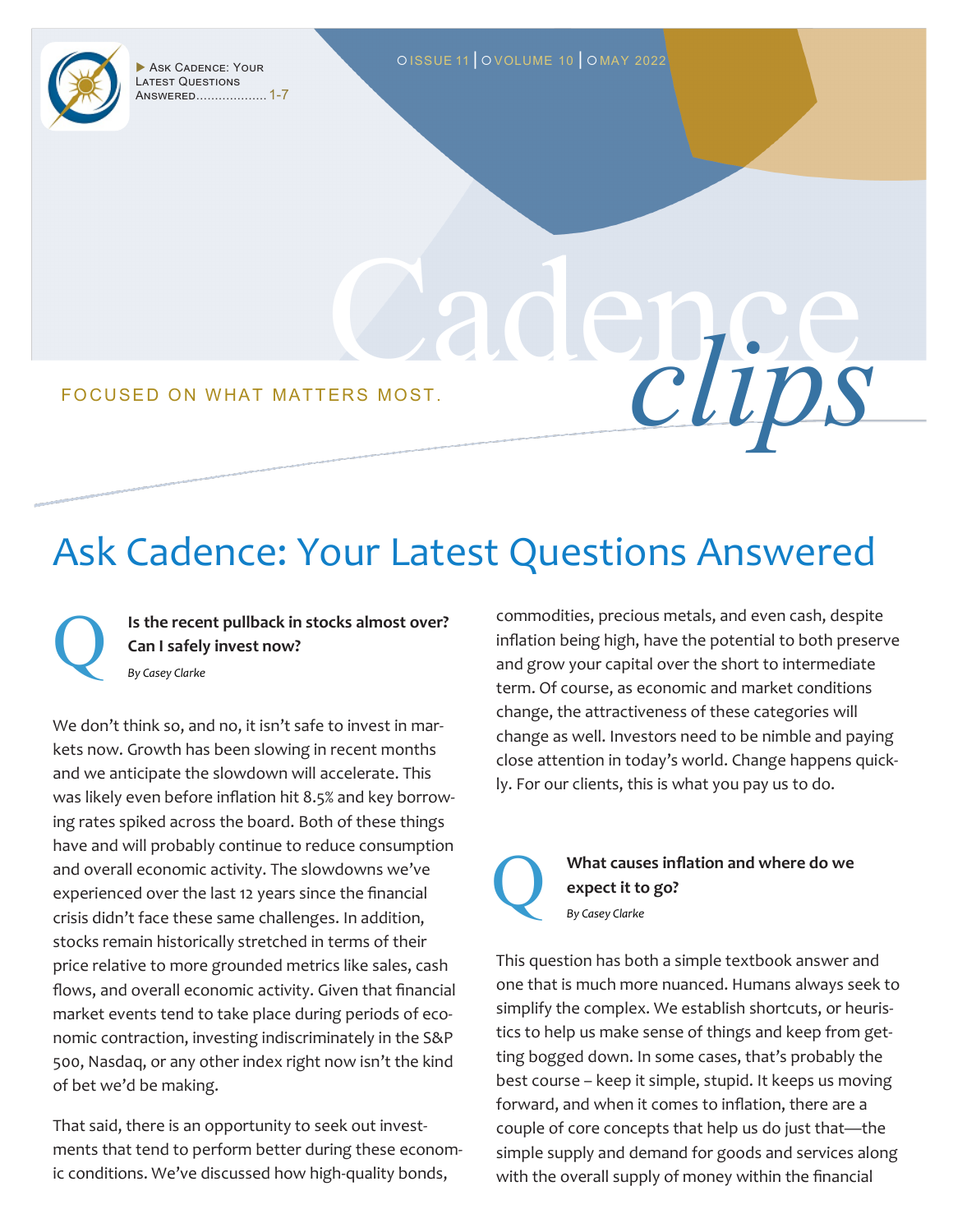system. For example, inflation materializes when more money (demand) is chasing fewer goods (supply) or any combination of demand outweighing supply. This makes intuitive sense. If more people are offering you money for goods you have for sale, you'll probably decide to raise prices. If you have fewer goods for sale, and the same amount of people want to buy them, similarly, you'll probably be able to raise prices as some of those people might be willing to pay more to assure they can get what they want or need. In addition, if money supply increases within the financial system either due to central banks creating more of it (our Federal Reserve) or banks lending more of it into existence, then demand for goods and services could rise and inflation could ensue. This is a neat little rule of thumb that looks fantastic in a textbook, but unfortunately doesn't always play out as expected.

Why, you ask? Because the financial world and economies within it are incredibly complex. Many "experts" called for runaway inflation in 2008 and almost every year since as a result of government bailouts and the Fed's addiction to quantitative easing which steadily increased the supply of money within the financial system. Based on our textbook heuristic, inflation should have arrived, but it didn't. After all this stimulus and monetary support, why would it take 12 years for inflation to finally show up? Like we said, our economic system is complex, so we'll never know for sure, but we'd venture to say that a combination of the following factors played a role in delaying its arrival and ultimately opened the gates for it:

- Even though the Federal Reserve was growing its balance sheet (increasing the amount of money in the financial/banking system) through quantitative easing – what a lot of people refer to as "printing money" – that money didn't effectively make it into the hands of the average person through wage increases, loans, or increased economic activity. Rather, it served as collateral on bank balance sheets that encouraged more financial asset speculation. So, the aforementioned experts were right about inflation, they just didn't anticipate it would be almost exclusively in financial markets rather than in goods and services.
- Offshoring. Even if we assume some of the monetary stimulus made it into the actual economy via loans or wages, cheaper more profitable trends in offshoring manufacturing effectively served to increase supply. This helped keep prices low by offsetting any marginal increases in demand. The "Walmart effect" if you will.
- Excess capacity. When financial markets are strong and debt and equity financing abundant, corporations have a tendency to build spare capacity to meet anticipated demand. If that demand doesn't materialize, that excess supply/capacity can have a disinflationary effect. Perversely, this seems the opposite of what we'd intuit from a strong financial market environment.
- Population. The thinking is that when you have a big increase in the working age population, especially when these people are entering the peak spending years of their 30's and 40's, you have a situation where there is more demand (at least initially) for the same amount of goods and services. This meets our simplified model for inflation and is likely a contributing factor to the surge in inflation we saw in the late 60's and 70's as the Baby Boomer generation hit the workforce and started spending money en masse. This population surge has been absent almost everywhere in the world over the last couple of decades.
- Debt. High debt levels create debt service payments that detract from consumption going forward. Borrowing and spending helps initially, but ultimately reaches a point where it starts to hinder more than help overall economic activity. See Japan 20-30 years ago, Europe 10-20 years ago, and the U.S. over the last 10 years. All of these developed economies saw a dramatic slowdown in growth after reaching suffocating levels of total debt. All else being equal, high debt loads ultimately redirect dollars from productive economic activity toward debt service payments and have a disinflationary effect on prices.
- On balance, fiscal stimulus hasn't gone directly to the people. Most of the bailout and stimulus money from the government prior to 2020 went to corporations, not consumers. There are many things corporations can do with profits and windfalls that do more to increase prices of financial assets than consumer demand.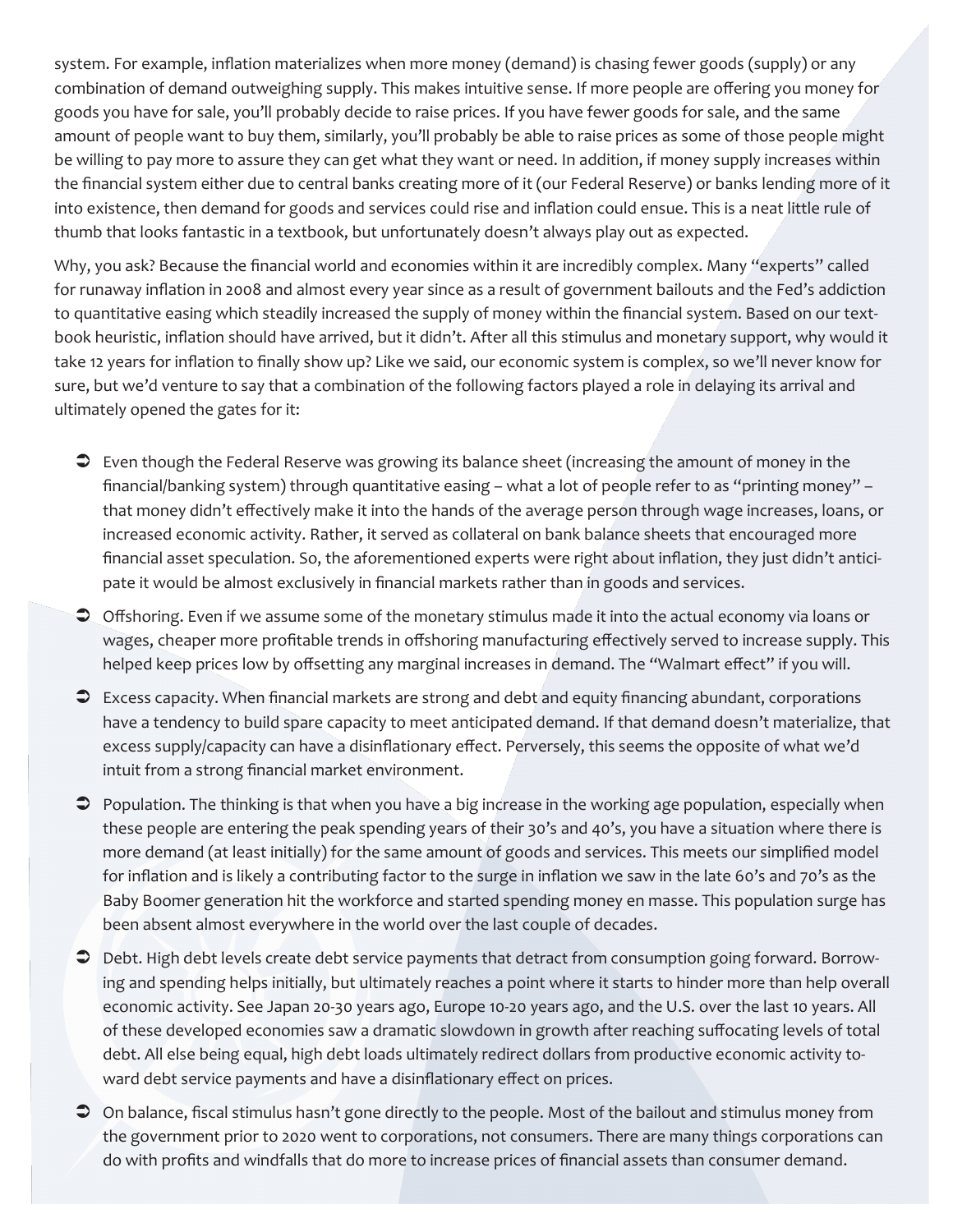So, what changed in 2020? In reaction to Covid, the Fed injected so much money into the financial system that it grew the money supply by ~40% within two years, the Federal government gave stimulus money directly to consumers, and the supply of many goods and services was greatly reduced due to supply chain disruptions. This combination of events seemed to finally offset all those other variables that had a disinflationary effect for so long. The textbook formula was quite obviously playing out – there was a lot more money chasing fewer goods. Prices had no other choice but to rise.

The question now is, how long does this combination of factors continue to hold? Our sense is that consumer demand will soften as the economy slows over the coming quarters, but supply issues could remain a problem for some time. In addition, we still have all those disinflationary forces that should continue to keep true runaway inflation in check until those factors themselves change or go away. What all this means is that in the short to medium term, we should see consumer prices for discretionary items (the things people don't "need") ease a bit. Nondiscretionary commodity prices on the other hand could remain high for a bit longer due to supply issues and demand being more inelastic (people will prioritize food and energy spending when they have less money to spend). Over the longer term, given the set of variables we're dealing with now, we should see prices ease even further driven mostly by the obscenely high debt loads being carried in the developed world. However, when it comes to commodity prices, similar to the risks of those prices staying high in the shorter term, supply issues could drive this story over the longer term as well. After years of capital expenditure underinvestment in a number of energy and metal-related commodities, we could be facing shortages for years rather than months. The bottom line is that although inflation may not go too much higher from here, it's probably not going back to 2% any time soon; especially commodity inflation.

With inflation running hot and equity markets volatile, where is a safe place to earn interest on my cash?<br> *By Tom Shiffer* **cash?**

Normally the big hang up with cash is that it does not keep up with inflation, and until recently, core inflation had not risen above 3% in quite a long time. In our August 2021 edition of Cadence Clips, we wrote about Series I Savings Bonds as a way for you to keep some cash in a safe investment without any downside risk and also have the opportunity to keep up with inflation. The I in Series I Savings Bonds stands for Inflation. Back in August of 2021, the interest rate for an I Bond issued between May and October of 2021 was 3.54%. As inflation has increased since then, so has the interest rate on I Bonds. Currently, the interest rate earned on I Bonds purchased between November of 2021 through April of 2022 is 7.12%. Based on the latest Consumer Price Index reading (CPI), the new interest rate for I Bonds purchased between May and October of 2022 is anticipated to be about 9.62%.

Put another way, \$10,000 in an account paying .1% interest will take 693 years to double. \$10,000 in I Bonds yielding 9.62% will double in 7.55 years (assuming of course you are earning the same 9.62% for the whole 7.55 years).

Some important facts to remember:

What are the drawbacks?

- $\supset$  I bonds must be held for 12 months before they can be sold. After 12 months and up to 5 years, I bonds can be sold, but you'll lose the last 3 months of interest.
- $\supset$  You are limited to purchases of \$10,000 per calendar year per person.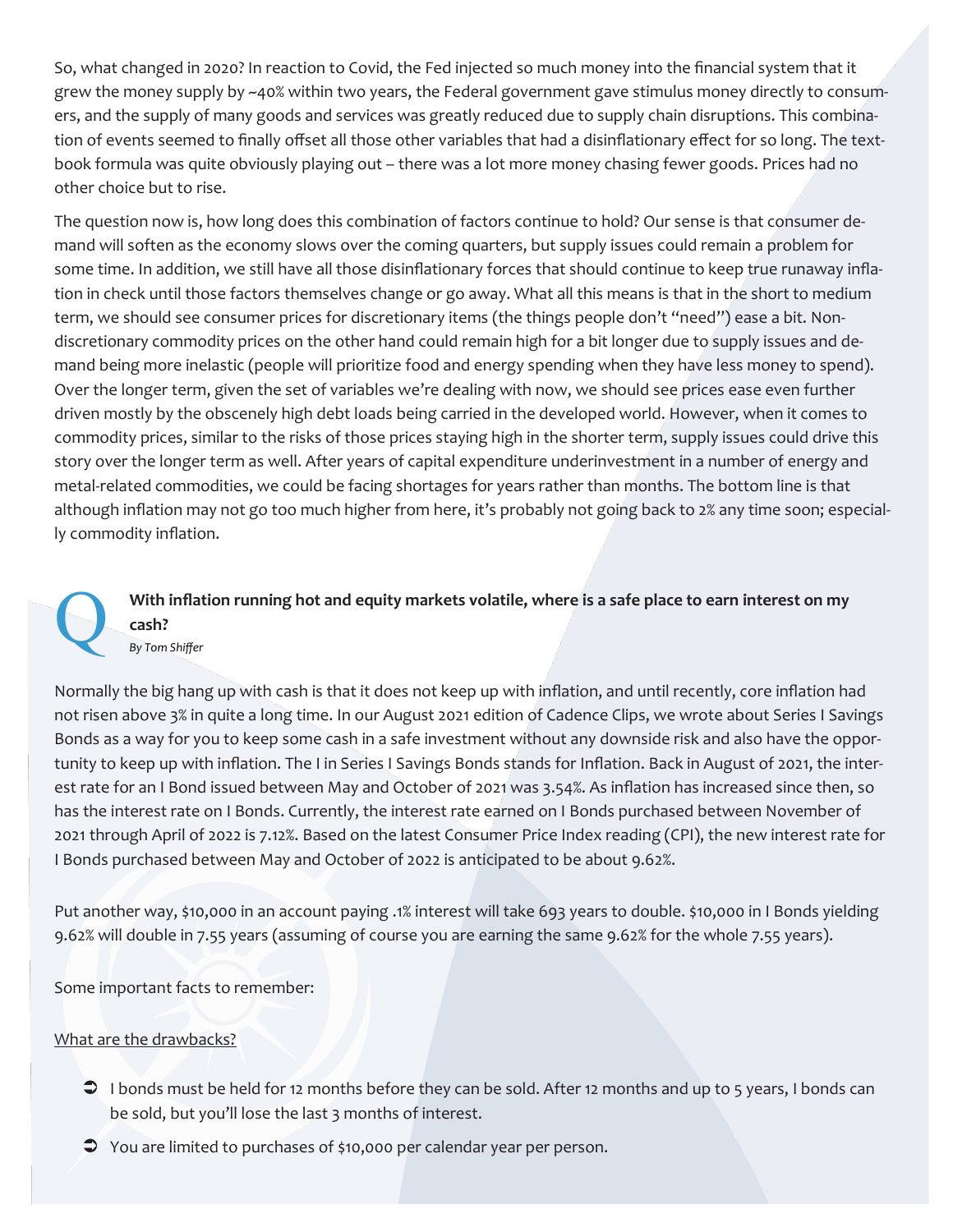- I bonds are issued by the US Treasury and backed by the full faith and credit of the Federal government, so they are very safe.
- $\supset$  I bonds can help your cash reserves keep pace with rising costs because the inflation component is adjusted twice per year to the CPI-U.
- The current interest rate of 7.12% is way better than the current best 5-year CD interest rate.
- After 5 years, there is no interest penalty to sell an I bond, and they can earn interest for 30 years.
- $\supset$  No state tax is owed when you sell your I bond.
- $\supset$  Federal tax is only owed after the I bond is sold, not as it grows.

If you have any questions, consult with your advisor to see if they are a good fit for you, and if so, they can be purchased at: [www.treasurydirect.gov.](http://www.treasurydirect.gov) 



# Should I delay my trip because of travel prices?<br> *By Tom Shiffer*

Like most other areas of the economy, prices for travel have also increased and show no signs of slowing down. After being cooped up for the last couple of years, people are ready to take that dream vacation or see friends and relatives that they've only seen over Zoom. In a recent American Express Travel survey:

- $\supset$  74% of respondents are willing to book a trip for 2022 even if they might have to cancel or modify it later<sup>(1)</sup>
- 72% of respondents plan to spend more money on domestic travel and 64% plan to spend more money on International travel than they have in the previous year<sup>(1)</sup>
- $\heartsuit$  62% of respondents agree that they plan on taking 2-4 trips in 2022<sup>(1)</sup>

(1) Methodology: This Amex Trendex online poll was conducted by Morning Consult between February 3-11th, 2022 among a national sample of 2,000 US and 1,000 travelers in Japan, Australia, Mexico, India, UK, and Canada who have household income of at least \$70k, and defined as adults who typically travel by air at least once a year. Results from each market's survey have a margin error of plus or minus 3 percentage points.

In addition to this surging demand for travel, there is a labor shortage throughout the whole service sector, increased jet fuel prices, a lingering pandemic, and geopolitical stress all adding to travel inflation. So, with travel costs and demand high and neither showing real signs of abating, we say go ahead and take your trip(s) now rather than wait, as long as it fits into your budget. But, just like with your finances, if you fail to plan you plan to fail, so here are a few tips to help you get ready for your trip and to keep costs down:

Book ahead of time.

 Once you know where and when you want to go, book as far in advance as is practical. If you wait until the last minute, you are likely to pay more for airfare, lodging, and car rentals. The travel sector has no problem punishing you for last-minute trip ideas/excursions.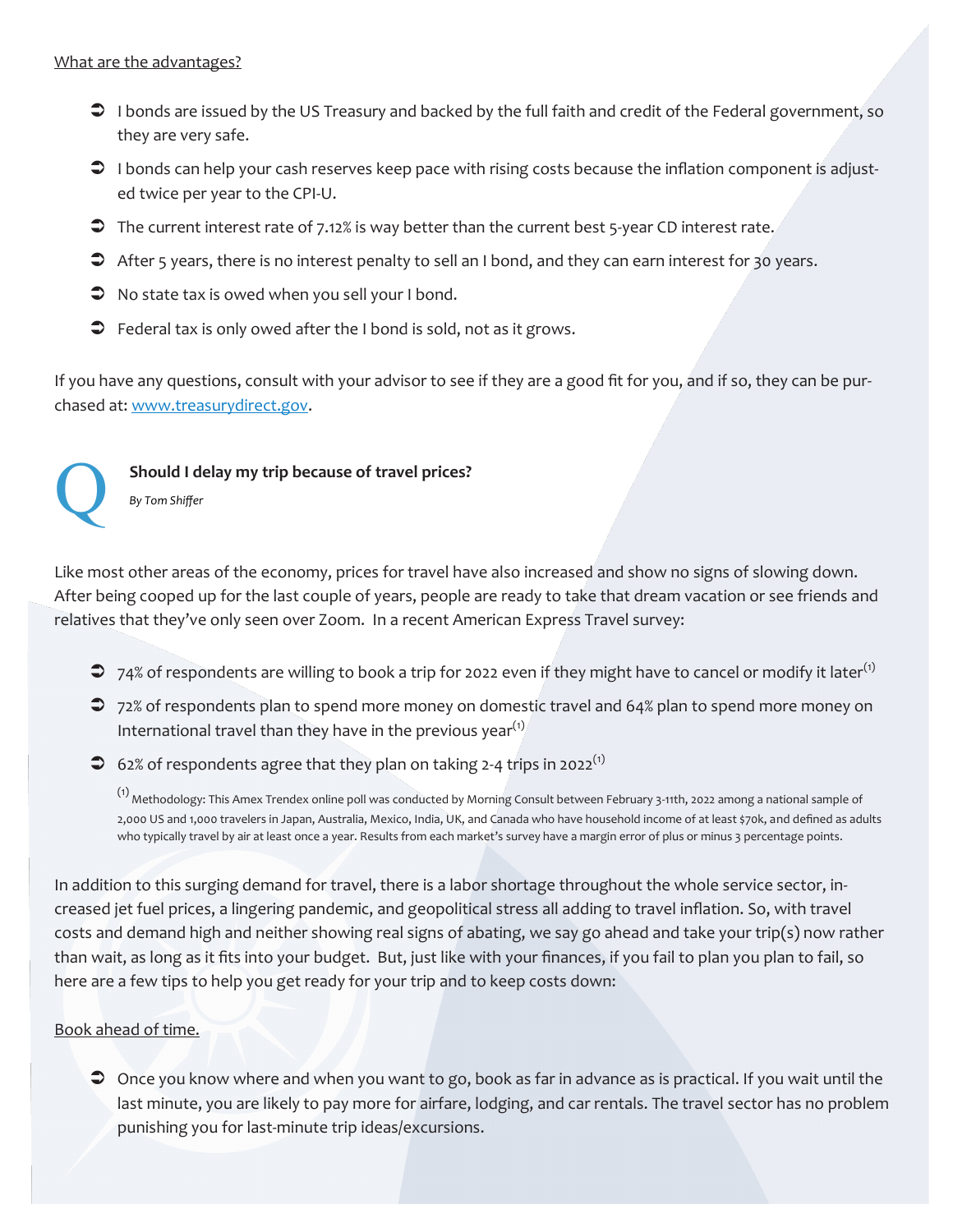With flights being delayed or outright cancelled and luggage being lost, trip insurance can pay you for the flight interruption, unexpected lodging needs, and even cover the purchase of new clothing items should your luggage not arrive when you do. Travel insurance can also cover your party for unexpected medical costs which may include additional lodging or travel costs associated with an illness or accident. Don't forget to read the policy and its exclusions carefully to make sure it covers what you want and need.

#### Research travel restrictions/requirements.

 If travelling outside of the United States, know the different travel restrictions/requirements for the countries you may be travelling to. While this may not seem like it would save you money, if you don't have the proper paperwork at the airport, you may not be allowed on the plane which means you could pay a lot more to rebook your tickets, lose money from hotel deposits, and lose days of your trip. Also, knowing where to go to take your Covid test before travel to that country if required or coming back to the USA could save you \$50-\$100 (or €50-€100) plus a lot less stress if you're trying to find something last minute. Keep current on all of the latest rules, as things do change quickly and often.

In summary, go ahead and take your trip. You've earned it! Just prepare ahead of time and you'll be able to relax and enjoy your destination instead of stressing. After all, enjoyment was the whole point of taking the trip in the first place!

# **Is now a good time to buy or sell real estate?**<br> *By Tom Shiffer*

It is certainly a good time to sell, especially if you have a place all lined up to live in if you do so. Year over year home prices from December 2021 saw a 17.1% increase. The market has been hot due to a variety of factors: Pandemic-related demand to leave cities, the desire for more space, low inventory, and until just the last few months, historically low interest rates. But if you're looking to sell, don't wait too long because the current factors in play may soon tilt the market in the other direction.



For the other half of the equation, is now a good time to buy? I'd say no, not

yet. Even though the 30-year mortgage rate (which averaged under 3% for 2021 – chart above) has now surged to over 5%, home prices have not yet begun to fall.

Someone who qualified just a few months ago to finance a 30-year \$600,000 mortgage at 3% would now only be able to finance a 30-year \$458,000 mortgage at the same principal and interest payment. This hasn't caused home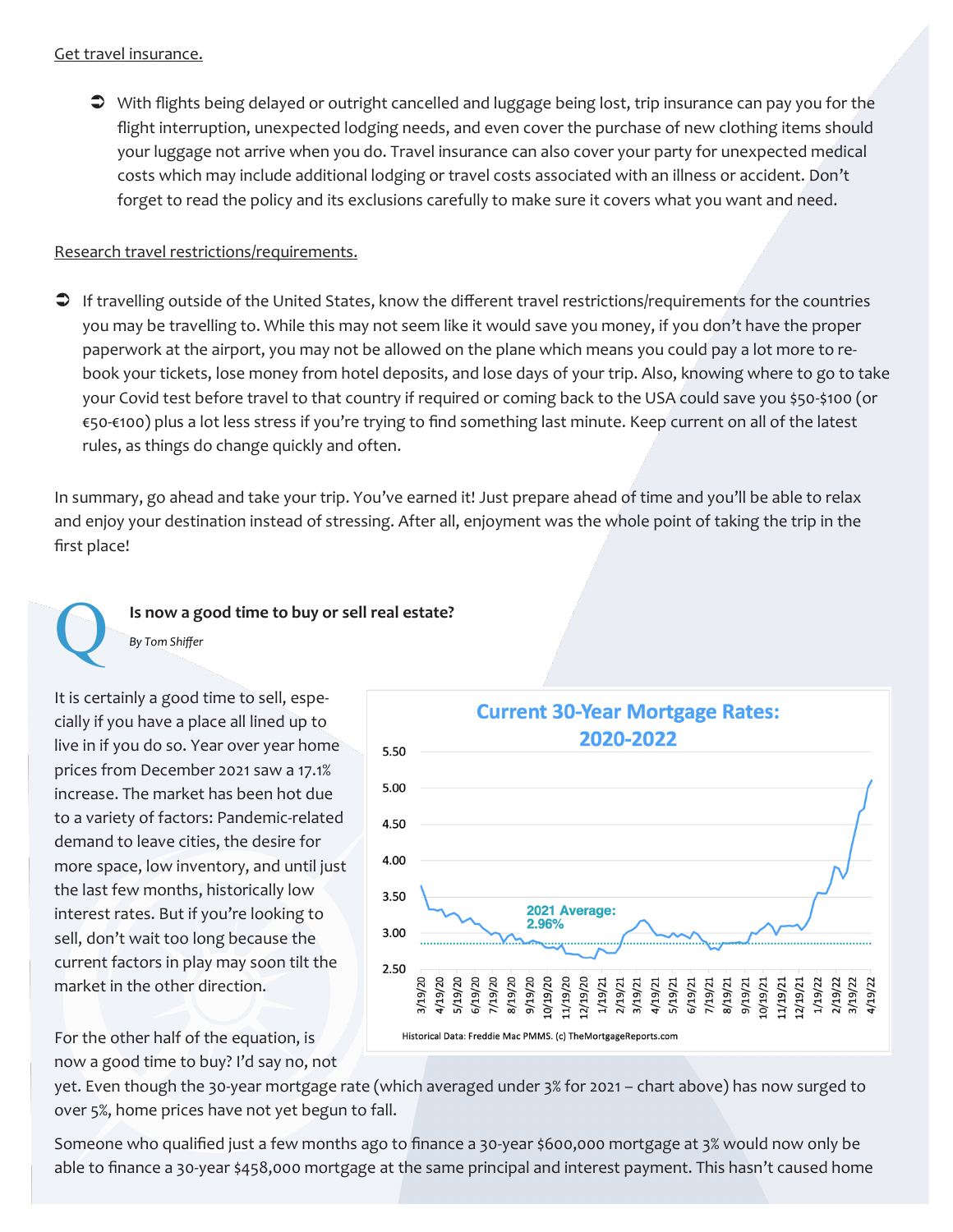prices to drop yet, but it may soon. Many other factors such as the supply of houses (inventory), pent-up demand, etc. will also play a part. But if you're looking to buy and you don't need to immediately, it would probably be better to wait until the housing market cools off a bit. If you're able to do a cash deal and not finance, then an increase in mortgage interest rates and a drop in home prices would certainly be beneficial.

They say real estate is about location, location, location - but it is also about timing! Currently, it is a good time to sell, but that could change quickly. And if you are in the market to buy, waiting for prices to decline may be the best option. Higher mortgage rates typically lead to a drop in home prices. Buyers might well benefit with a little bit of patience.



# **1 C I I Isuppose you're getting a lot of calls right now. . ."<br>** *By Steve DeBoth*

That's not technically a question, but there are any number of questions contained in that sentence: "Are *other* people worried right now? Should *I* be worried right now? Are *you guys* worried right now?. . ."

When I hear this question from a client, I always take it to mean there is some amount of worry being experienced on the other end of the phone, but my client doesn't know if he or she should be worrying. Rather than admit to that worry straight out, it feels safer to ask if other people are experiencing the worry. So, when a client says, "I suppose you're getting a lot of calls," I always take it to be akin to asking "Should I be worried right now?"

With an armed conflict in Europe pulling many countries in deeper every week, with global stock markets being down -12% to -15% at times this spring, and with inflation at 40-year highs, I feel it is very natural for an investor to wonder if they should be worried right now. My short answer to that question, were it put directly to me by a client right now, would be "no", and here is why.

Readers of our newsletters know that we at Cadence have been concerned with both the valuation on equities, and especially US equities, for a while, and in more recent months headwinds to global economic growth. Both predict some level of stock market decline beyond what we have experienced so far this year. Additionally, with interest rates being held unnaturally low for too long and the sudden need to get on top of inflation by raising them relatively quickly, this was not set up to be the year to expect much growth from bonds either. That is why we have invested a meaningful amount of client assets in investments that can be considered either alternatives to stocks and bonds, or favoring those slices of the stock and bond worlds that can still do relatively well given current market, economic, and geopolitical conditions.

Currently, our core client portfolios contain up to six investments that we have selected to give us a chance to per-

form better during conditions such as exist today. When you compare them (blue text to the right) to Large Cap US Stocks, Developed Market Foreign Stocks, and US Aggregate Bond investments, as represented by their popular exchangetraded funds (red text to the right), you can see that all of our alternative investments are outperforming all of these stock and bond indexes:

| Ticker       | Investment                                          | 2022 through April 25 |
|--------------|-----------------------------------------------------|-----------------------|
| <b>XLE</b>   | <b>Energy Select Sector SPDR</b>                    | 38.6%                 |
|              | <b>GMSAX</b> Goldman Sachs Managed Futures Strategy | 21.1%                 |
| <b>GDX</b>   | <b>VanEck Gold Miners ETF</b>                       | 15.3%                 |
| <b>CEF</b>   | <b>Sprott Physical Gold and Silver Trust</b>        | 7.8%                  |
| <b>BALPX</b> | <b>BlackRock Event Driven Equity</b>                | $-0.4%$               |
| <b>JEEBX</b> | JohnHancock Infrustructure Fund                     | $-0.6%$               |
| AGG          | iShares Core US Aggregate Bond ETF                  | $-9.4%$               |
| IVV.         | <i><b>iShares Core S&amp;P500 ETF</b></i>           | $-10.0%$              |
| <b>EFA</b>   | <i><b>iShares MSCI EAFE ETF</b></i>                 | $-10.4%$              |